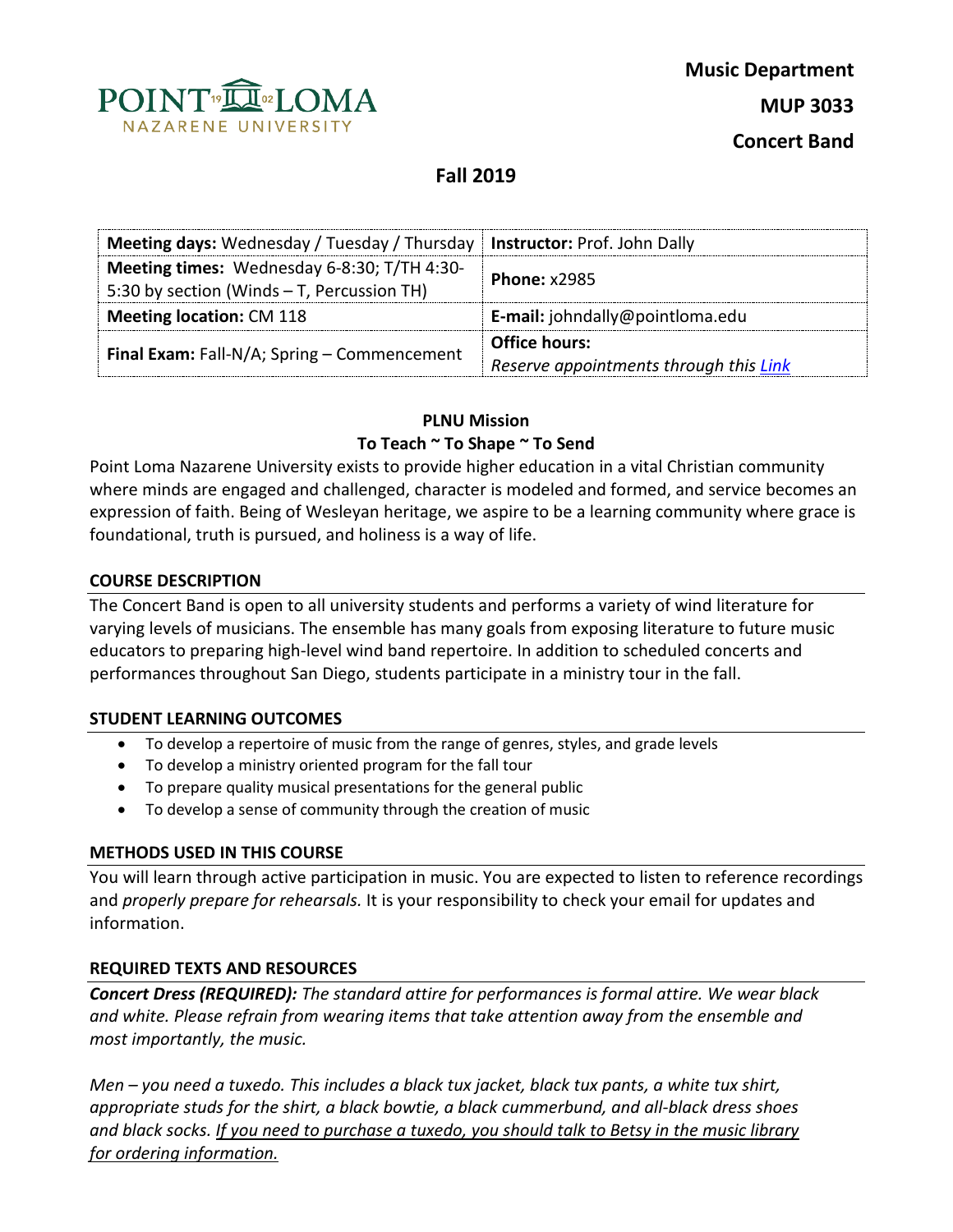*Women – you need to dress in all black, with black dress shoes. The general rule is that dress slacks are okay, but they must look formal. Tee-shirts and denim are not acceptable. Skirts/dresses are the preferred formal attire but should cover your knees while seated.*

*Music: The department provides music, pencil, and folders for each student. Please understand that you will be responsible for replacing any missing or damaged selections.*

*Instruments: Students are encouraged to have their own instrument in good working condition. The department has a limited inventory of instruments av. Department instruments should be checked out through Betsy in the music office.*

*Storage: Lockers are available for instrument storage and may be checked out through Prof Dally or the building manager in the music office. The music building s highly used. It is your responsibility to secure all of your items inside your locker.*

## **COURSE SCHEDULE**

Weekly Schedule: ALL – Wednesday 6:00-8:bl30pm Winds- Tuesday 4:30-5:30 ~ Percussion – Thursday 4:30-5:30

| <b>Fall Semester - Concert Band</b> |                                             |                                                                  |                                |  |
|-------------------------------------|---------------------------------------------|------------------------------------------------------------------|--------------------------------|--|
| Tuesday                             | 9/3/2019                                    | Incoming Student Auditions (by<br>appointment)                   | $9-3pm$                        |  |
| Wednesday                           | 9/4/2019                                    | <b>First Rehearsal</b>                                           | 6pm-8:30pm                     |  |
| Friday                              | 9/13/2019                                   | <b>New Member Dinner</b>                                         | $6-9$ pm                       |  |
| Saturday-<br><b>Sunday</b>          | $9/28 -$<br>29/2019                         | <b>Concert Band Retreat at</b><br><b>Cuyamaca Retreat Center</b> | Depart 8am<br>/ Return<br>12pm |  |
| Wednesday                           | 10/23/2019                                  | Final Tour Rehearsal (Extended)                                  | $6-9$ pm                       |  |
| Friday $-$<br><b>Sunday</b>         | <b>October</b><br>$25 - 27$<br>(Fall Break) | <b>FALL Tour</b><br><b>Central Coast</b>                         | <b>Departure</b><br><b>TBD</b> |  |
| Tuesday                             | 11/19/2019                                  | <b>Concert Dress Rehearsal in Crill</b>                          | 6pm-9pm                        |  |
| Wednesday                           | 11/20/2019                                  | Regular Rehearsal in Crill                                       | 6pm-9pm                        |  |
| Thursday                            | 11/21/2019                                  | <b>Fall Concert</b>                                              | 7:30pm (Call<br>6pm)           |  |
|                                     |                                             | No Rehearsals or Sectionals<br>(Thanksgiving Week)               |                                |  |
| Tuesday                             | 12/10/2019                                  | <b>Wind and Percussion Recital</b>                               | 4:30pm-6pm                     |  |
| Wednesday                           | 12/11/2019                                  | Ugly Sweater Rehearsal!                                          | 6-8:e30pm                      |  |

| Always communicate conflicts early and work with professors for any class conflicts. |  |  |  |  |
|--------------------------------------------------------------------------------------|--|--|--|--|
|                                                                                      |  |  |  |  |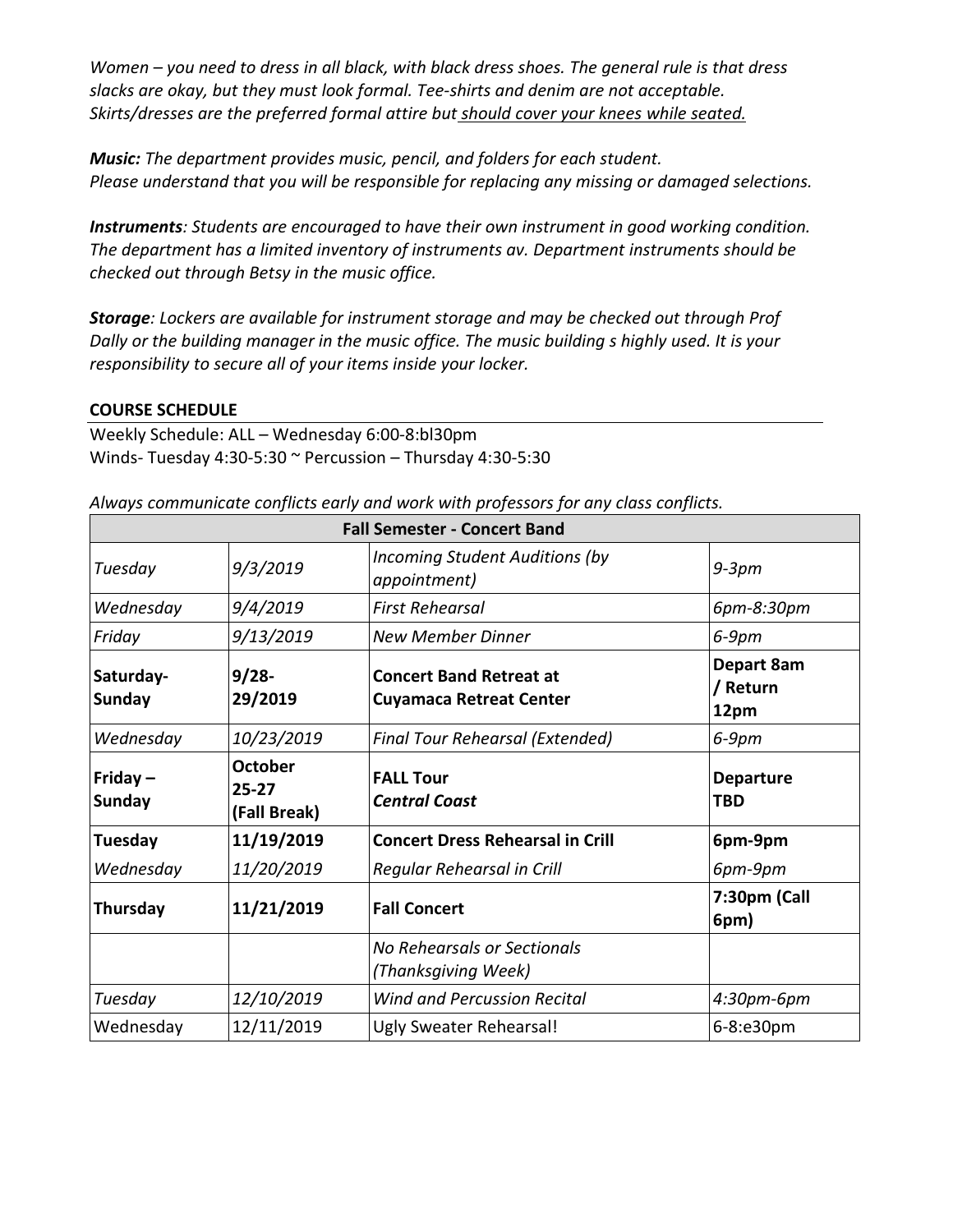| <b>Spring Semester - Concert Band</b> |           |                                                          |                      |
|---------------------------------------|-----------|----------------------------------------------------------|----------------------|
| Wednesday                             | 1/15/2020 | <b>First Rehearsal</b>                                   | 6pm-8:30pm           |
| Thursday                              | 2/6/2020  | <b>Cultural Event with SD Winds</b><br>(Attendance Only) | 7:30pm               |
| Tuesday                               | 2/18/2020 | Peninsula Winds Concert (Liberty<br>Station)             | 7pm (Call<br>6pm)    |
| Friday                                | 2/28/2020 | Joint Concert                                            | 7:30 (6pm<br>Call)   |
| Tuesday                               | 4/7/2020  | <b>Pre-Easter Break</b>                                  |                      |
| Wednesday                             | 4/8/2020  | No Rehearsal (Easter)                                    |                      |
| Wednesday                             | 4/15/2020 | Regular Rehearsal in Crill                               | $6-9$ pm             |
| Thursday                              | 4/16/2020 | Dress Rehearsal / Recording in Crill                     | 6-9pm                |
| Friday                                | 4/17/2020 | <b>Spring Concert</b>                                    | 7:30pm (Call<br>6pm) |
| Thursday                              | 4/23/2020 | College Band Night (Tent)                                | TBD                  |
| Tuesday                               | 4/28/2020 | <b>Wind and Percussion Recital</b>                       | 4:30pm-6pm           |
| Saturday                              | 5/9/2020  | Commencement / Celebration<br>Luncheon<br>(MANDATORY)    | $8:20am -$<br>6pm    |

## **ATTENDANCE PHILOSOPHY**

As a performance ensemble, you will be asked to commit to more than a traditional one-unit course. A lot of work is put into balancing the number of rehearsals and concerts we have in a semester. We depend on you to be at EVERY rehearsal on time and ready to play. The expectation is perfect attendance. Thus, we expect that you will not plan study groups, work, excursions, etc. during rehearsals.

## **ATTENDANCE AND PARTICIPATION (DEPT ADOPTED)**

Students will be advised each term of the schedule of specific ensemble performance obligations they are expected to meet; missing a scheduled performance will result in 1-3 full grades lower *(see Attendance/Participation Policy below).* It is expected that the ensemble performances will take precedence over outside commitments. Students may only petition an absence penalty for circumstances that are beyond their control such as sickness and personal family matters. It is expected that the student will communicate circumstances immediately.

1. Ensemble grades are based on attendance, attitude, and achievement. Students are required and expected to perform to the utmost of their ability, displaying a professional attitude in rehearsals and concerts.

2. Absences due to illness or of a personal nature should be cleared with the conductor of your assigned ensemble. Requests due to personal injury must be accompanied by medical documentation. Timely reporting will help students to avoid penalties due to absence from rehearsals or concerts.

3. At their discretion, conductors may excuse students from rehearsals or concerts for PLNU activities.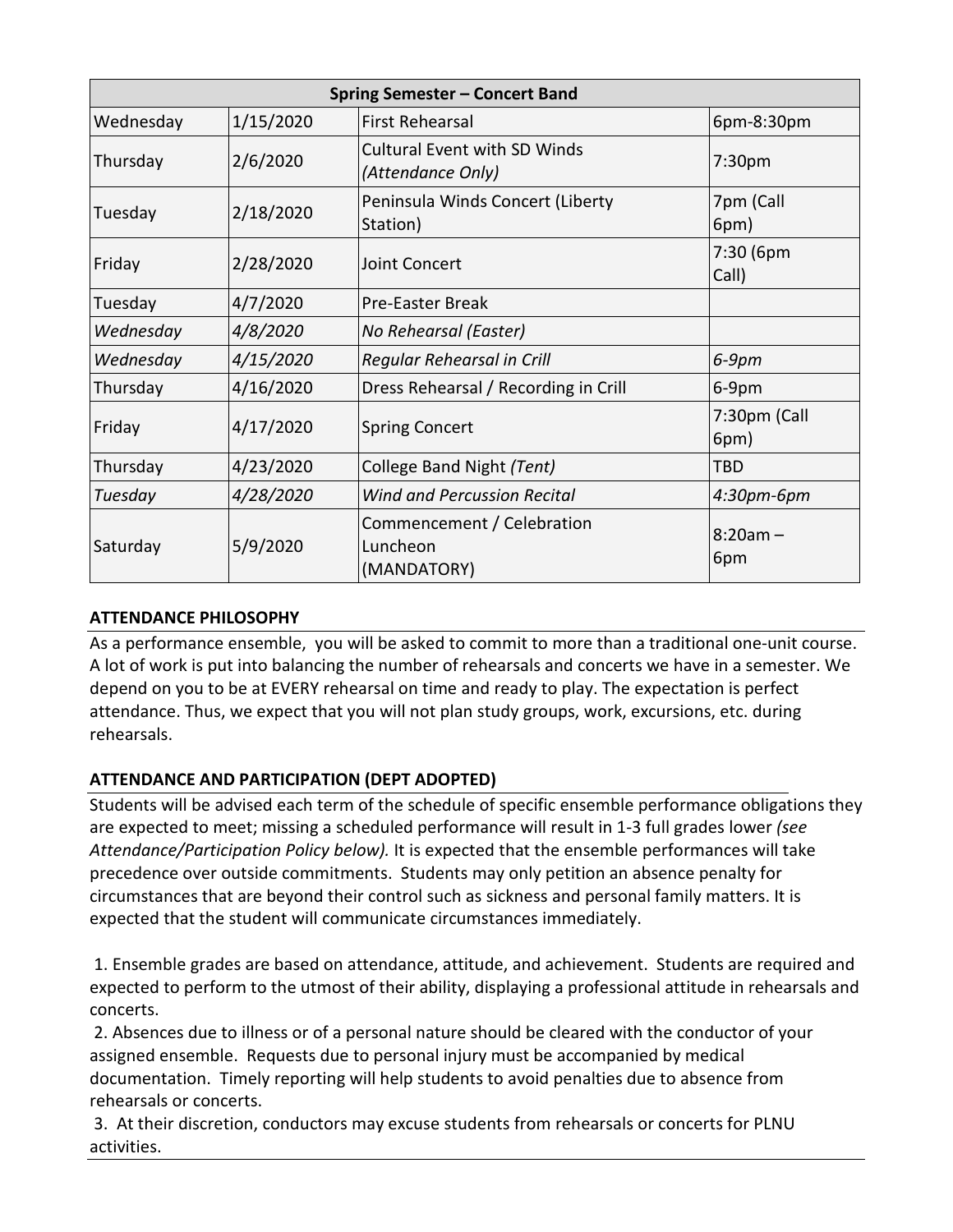4. At their discretion, conductors will have a choice of lowering up to three full grade for missing a performance event. For example, a missed performance for service club may only be docked by one grade while a spring concert would bring a grade down by three full letter grades. 5. Failure to meet the basic guidelines above may result in a student forfeiting their scholarship.

This policy above, instituted by the PLNU Music Department states the minimum requirement for all courses. Individual professors **do not** have the option of establishing a more lenient policy; they may, however, establish a more rigorous policy, which is to be described in their course syllabus. See **Academic Policies** in the undergrad student catalog for information on withdraws and drops.

# **PLNU ATTENDANCE AND PARTICIPATION POLICY**

Regular and punctual attendance at all classes is considered essential to optimum academic achievement. If the student is absent from more than 10 percent of class meetings (three sessions), the faculty member can file a written report, which may result in de-enrollment. If the absences exceed 20 percent (six sessions), the student may be de-enrolled without notice until the university drop date or, after that date, receive the appropriate grade for their work and participation. See [Academic Policies](http://catalog.pointloma.edu/content.php?catoid=18&navoid=1278) in the Undergraduate Academic Catalog.

### **ASSESSMENT AND GRADING**

| <b>Attendance and Participation</b> | 70% |
|-------------------------------------|-----|
| <b>Practical Assignments</b>        | 30% |

Two percent will be deducted for each unexcused tardy. Three percent will be deducted for each unexcused absence from sectional. Six percent will be deducted for each unexcused absence from rehearsal. Students are to notify me before an absence or tardy occurs so that the absence/tardy can be excused. There will be no penalty for excused absences or tardies.

## **CELL PHONE POLICY**

Cell phones distract both you and the students around you. Since music rehearsals require full attention throughout, cell phones need to be put away. For each infraction, 4% will be deducted from your final grade.

## **PRIVATE LESSONS**

*One of the best ways to become a better player is to be actively involved in a private studio. Although music majors/minors, scholarship recipients, and performance award recipients may be required to take lessons; I encourage all students to consider joining a studio regardless of your major. If you have room in your schedule, lessons are a great deal.*

*If your schedule reads "MUA000 audition first week" you have a holding line that has you pat for lessons. You will need to drop that class and add the correct number for your lessons.* 

*It is your responsibility to contact the appropriate instructor immediately.* 

| <b>Adjunct Name</b> | <b>Email</b>            | Phone        | Instrument(s)            |
|---------------------|-------------------------|--------------|--------------------------|
| Pam Martchev        | Pamflute75@gmail.com    | 213-840-9433 | $\mid$ Flute and Piccolo |
| Sarah Skuster       | sarah skuster@yahoo.com | 760-617-6059 | Oboe                     |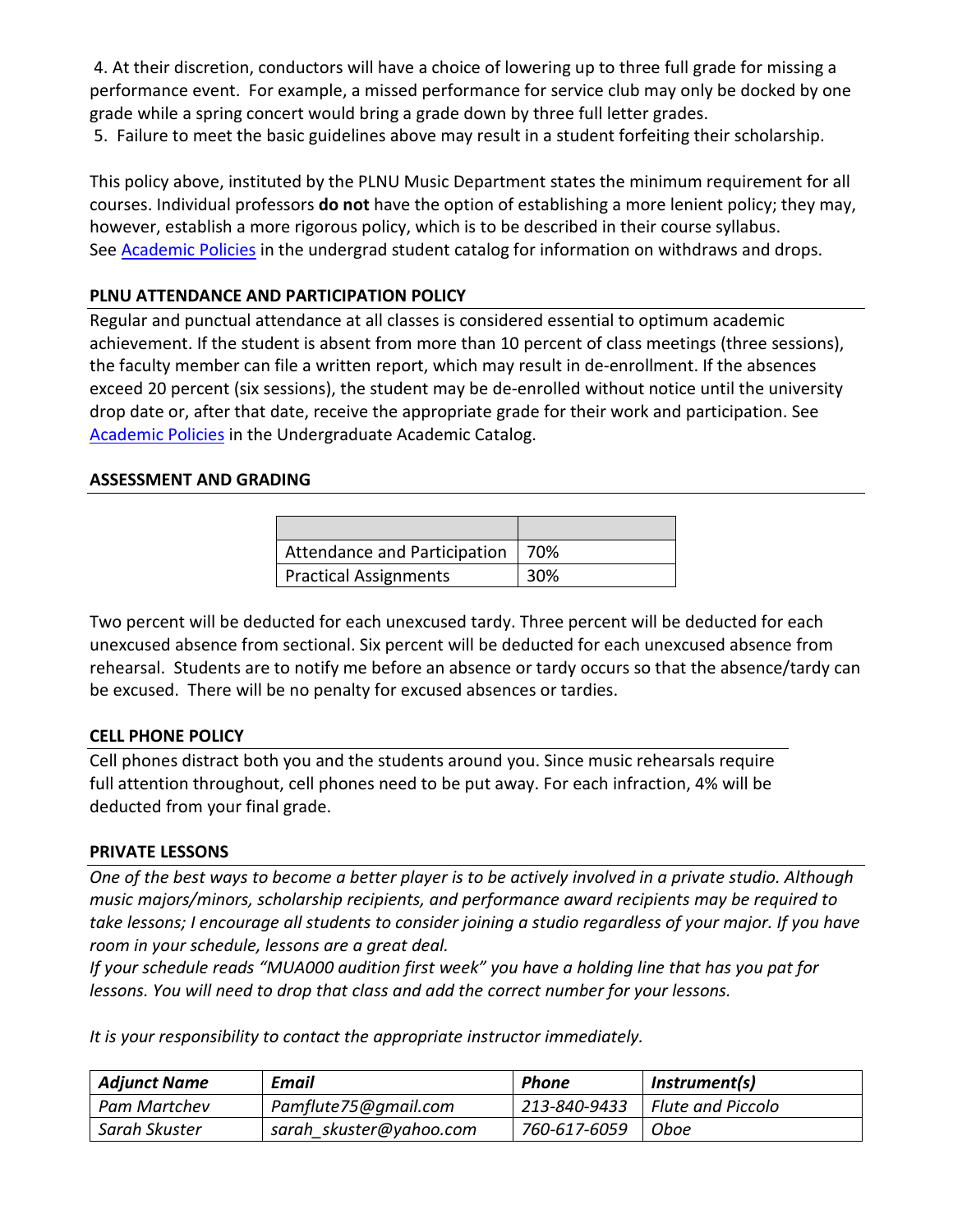| Danette White          | danettebassoon@hotmail.com | 619-444-1087 | Bassoon                       |
|------------------------|----------------------------|--------------|-------------------------------|
| Pete DeLuke            | Peterdeluke@att.com        | 619-252-5022 | Sax, Clarinet                 |
| <b>Mark Shannon</b>    | spfmarcato@aol.com         | 415-786 6094 | Sax, Clarinet                 |
| John Wilds             | trombacelt@aol.com         | 619-696-9324 | <b>Trumpet</b>                |
| Mike McCoy             | mikelmccoy@mac.com         | 858-245-4697 | French Horn                   |
| <b>Brian O'Donnell</b> | trombone.brian@gmail.com   | 760-420-5409 | Trombone / Euphonium          |
| Jenn Opdahl            | jropdahl@yahoo.com         | 858-200-6540 | Tuba                          |
| Andy Watkins           | andwat82@gmail.com         | 773-458-0627 | <b>Drumset and Percussion</b> |

#### **USE OF TECHNOLOGY**

Point Loma Nazarene University encourages the use of technology for learning, communication, and collaboration. It is each student's responsibility to check his or her PLNU email daily.

## **INSTRUCTOR AVAILABILITY**

Reserve appointments through this [Link.](https://calendar.google.com/calendar/selfsched?sstoken=UUN4aU05Zlc5WDktfGRlZmF1bHR8ODVlM2NmMzE1Yzc4Njg2NmFjMGQwMDVjNDc2NTljNmM) I also have an open-door policy. If you drop by my office and I am available, please come in.

## **FINAL EXAMINATION POLICY**

Successful completion of this class requires taking the final examination **on its scheduled day**. There will be no Final for the Fall. Commencement is considered the final for the spring.

### **PLNU COPYRIGHT POLICY**

Point Loma Nazarene University, as a non-profit educational institution, is entitled by law to use materials protected by the US Copyright Act for classroom education. Any use of those materials outside the class may violate the law.

## **PLNU ACADEMIC HONESTY POLICY**

Students should demonstrate academic honesty by doing original work and by giving appropriate credit to the ideas of others. Academic dishonesty is the act of presenting information, ideas, and/or concepts as one's own when in reality they are the results of another person's creativity and effort. A faculty member who believes a situation involving academic dishonesty has been detected may assign a failing grade for that assignment or examination, or, depending on the seriousness of the offense, for the course. Faculty should follow and students may appeal using the procedure in the university Catalog. Se[e Academic Policies](http://catalog.pointloma.edu/content.php?catoid=18&navoid=1278) for definitions of kinds of academic dishonesty and for further policy information.

## **PLNU ACADEMIC ACCOMMODATIONS POLICY**

While all students are expected to meet the minimum standards for completion of this course as established by the instructor, students with disabilities may require academic adjustments, modifications or auxiliary aids/services. At Point Loma Nazarene University (PLNU), these students are requested to register with the Disability Resource Center (DRC), located in the Bond Academic Center. [\(DRC@pointloma.edu](mailto:DRC@pointloma.edu) or 619-849-2486). The DRC's policies and procedures for assisting such students in the development of an appropriate academic adjustment plan (AP) allows PLNU to comply with Section 504 of the Rehabilitation Act and the Americans with Disabilities Act. Section 504 (a) prohibits discrimination against students with special needs and guarantees all qualified students equal access to and benefits of PLNU programs and activities. After the student files the required documentation, the DRC, in conjunction with the student, will develop an AP to meet that